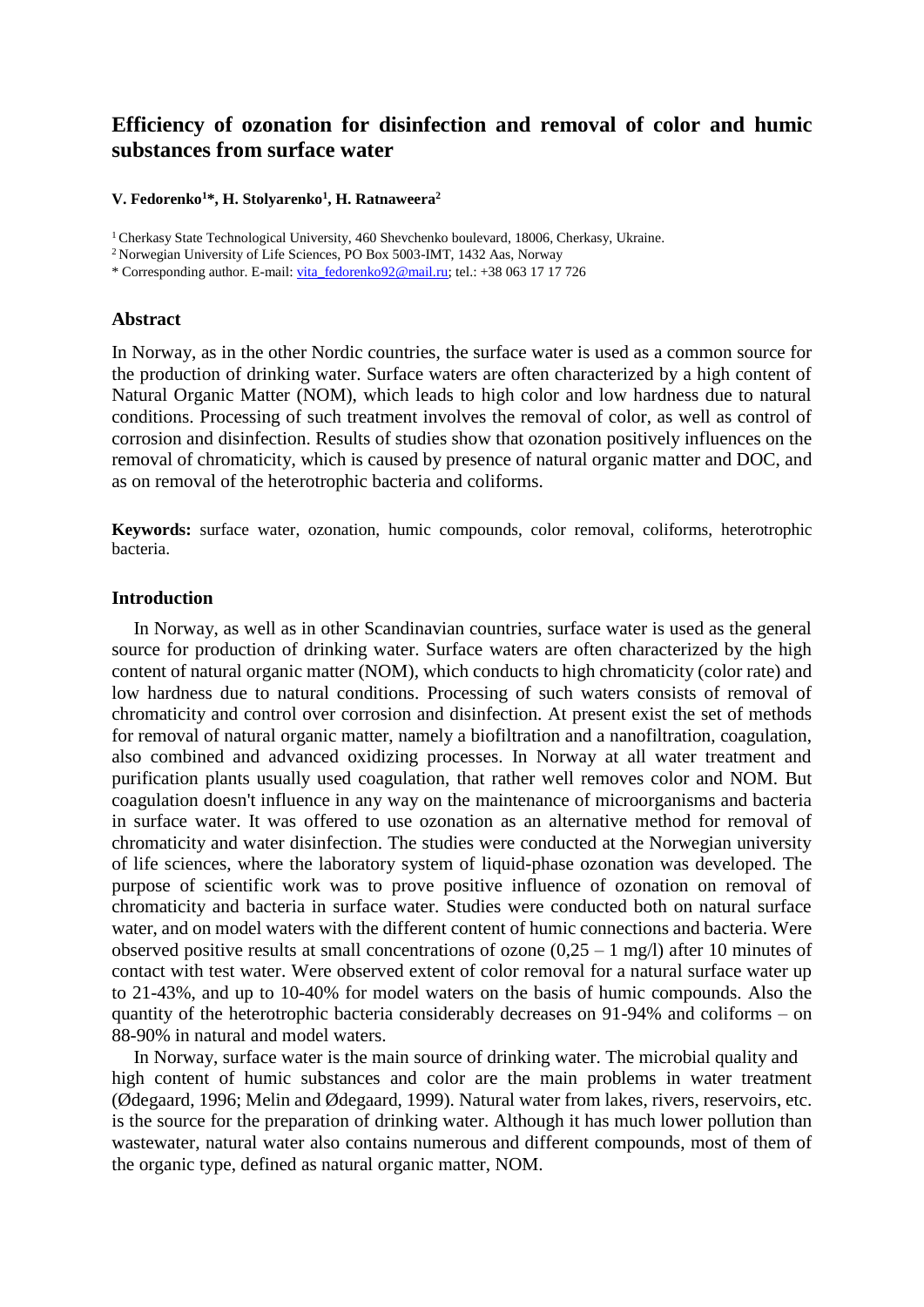This matter may contain a large variety of substances from vegetable plant degradation and animal wastes, and pollutants from agricultural, industrial, and urban activities, which are often grouped into macromolecules that constitute humic substances. Humic substances can also contain metal linked to them as complexes or as simple molecules such as pesticides, etc. Because NOM constitutes the major fraction of the matter present in surface waters, the parameter usually employed to characterize the water is dissolved organic carbon, DOC (Fernando J. Beltrán, 2005).

Since the discovery of ozone in 1840, this oxidant has been much used for water purification, due to its strong bactericide activity. However, a widespread application of ozone was only seen in a few countries in Europe, namely France, Germany and Switzerland. During the last decades however ozonation is introduced in more and more water treatment plants as a replacement of primary chlorination in order to control the formation of chlorination byproducts (T. Juhna, E. Melin. 2006). Ozone is a very effective disinfectant and also reacts with humic molecules reducing color (Ødegaard, 1996; Melin and Ødegaard, 1999).

Today ozone is considered an alternative oxidant-disinfectant agent with multiple possible applications in water, air pollution, medicine, etc. In water treatment, in particular, ozone has the ability to disinfect, oxidize, or to be used in combination with other technologies and reagents. Much of the information about these general aspects of ozone has been reported in excellent works, such as Langlais et al. (1991) (Beltrán Fernando J., 2005).

Because ozone is a strong oxidant, it can be used not only for disinfection but also for removal (oxidation) of organic substances. Ozone is used for the treatment of water polluted with pesticides or other anthropogenic substances. Ozonation can be combined with UV and H2O<sup>2</sup> treatment in order to increase the oxidation power. Such advanced oxidation processes (AOP) appear to be potentially effective methods for the removal of emerging substances like endocrine disruptors, pharmaceuticals, resin softeners, new disinfections by-products, etc. Ozone can also be added prior to coagulation to improve particle removal efficiency by inducing so-called microflocculation. This potential beneficial effect of preliminary ozonation is however dependent upon several factors: including water hardness and DOC concentration. Thus, preliminary ozonation effective at a low level of dissolved organic carbon, while it may have an adverse effect of high level of DOC. By using ozonation it is possible to combine disinfection and removal of organic substances, which are transformed into the biologically degradable organic compounds (BDOC), which can be removed in the biofilter (T. Juhna, E. Melin. 2006).

Despite all the positive points, the impact of ozonation further need to study in greater details, especially the impact of ozonation on the removal of total organic carbon (TOC) and dissolved organic carbon (DOC). Also there is need to explore the effect of ozonation on the level of biodegradable organic carbon (BDOC), microbially available phosphorus (MAP) and bromate formation and bromorganic compounds.

Therefore, the objectives of this research were to prove the positive effect of ozonation on the removal of natural organic matter, also determine the optimal dose of ozone for the treatment of natural surface waters. Show ozonation efficiency for color removal at wavelengths 410 nm and UV 254 nm for removing of coliforms and E.coli and heterotrophic bacteria, and also total organic carbon. Show the effective impact of pre-ozonation process on removing natural organic matter in combination with coagulation.

#### **Methods**

For studies was developed laboratory setup of liquid-phase ozonation. The scheme of the laboratory setup is shown in Figure 1.

Air with high oxygen content (70%) from the oxygen unit with internal air drying 1 fed to ozone generator 2. Ozone-air mixture after the generator by using the regulator of supply 3 is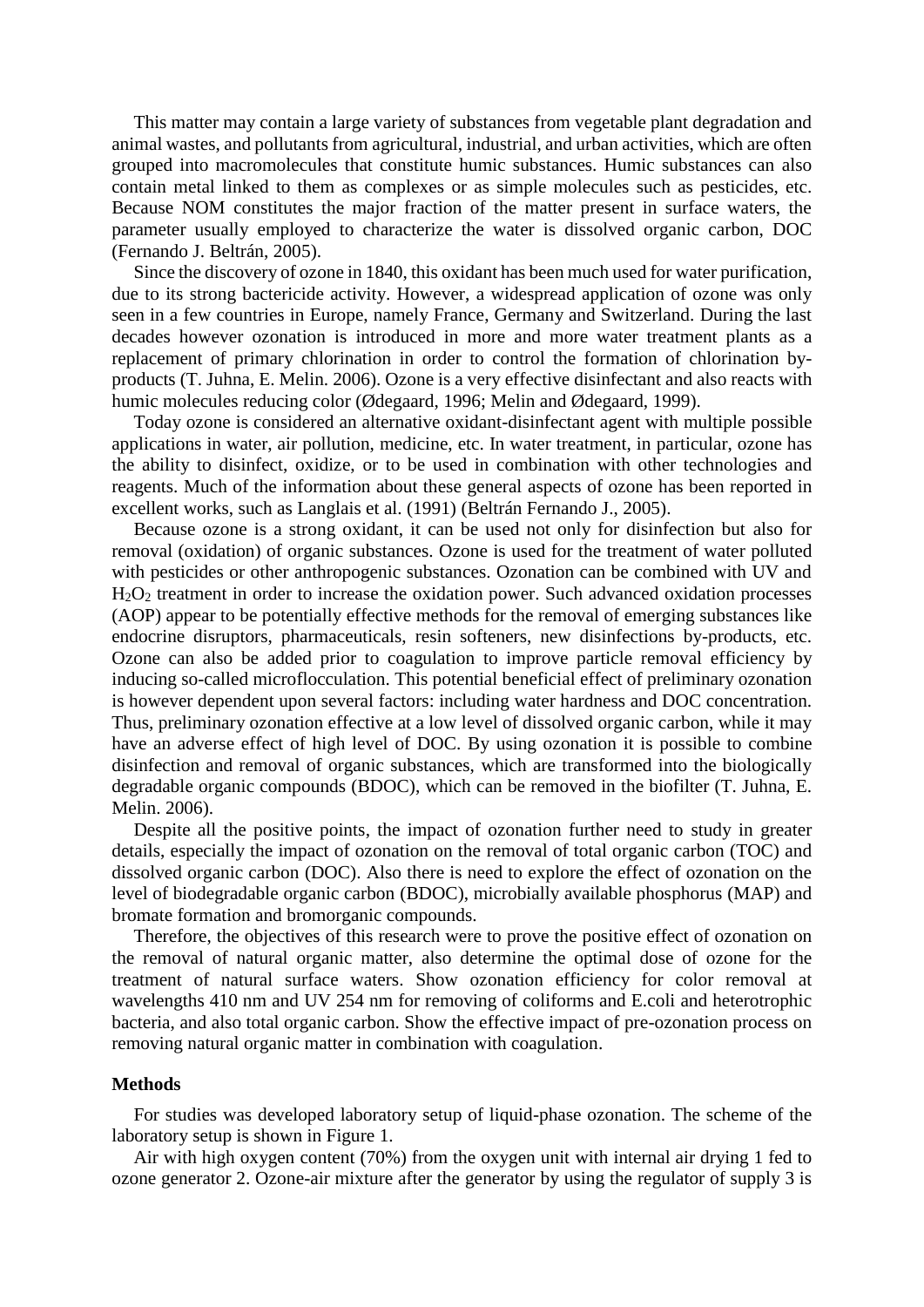fed to the absorber 4. After absorber ozone-air mixture enters reactor 5 with magnetic stirrer and dissolved ozone monitor. Dissolved Ozone Monitor consists of measuring and controlling device DOSAControl DCW 120 MF and ozone sensor OZ7H. By using sensor concentration of ozone is determined in the water, and data enters the measuring and controlling device.



1 - oxygen unit with internal air drying; 2 - ozone generator; 3 - regulator of supply for ozone-air mixture; 4 - absorber; 5 - reactor with magnetic stirrer and dissolved ozone monitor.

**Figure 1** Basic scheme of the laboratory ozonation setup.

In these studies used indirect liquid-phase ozonation. At first the ozone-air mixture is passed through ionized water, and then in the water, saturated with ozone, added the same volume of test water. This method allows to more accurately determining the concentration of ozone in water directly. Studies were conducted on several types of waters. The tests were conducted on the natural surface waters from the lake Årungen and from the drinking water treatment plant Vannsjå (MOVAR). Also been used water model: model water from the powder of humic salts, model water from the liquid concentrate of humic acids, the model from gray water with a high concentration of coliforms. For research, it was decided to use the ozone concentrations of 0.5 mg/L; 0.8 mg/L; 1 mg/L; 1.5 mg/L; 1.75 mg/L; 2 mg/L in ionized water. The contact time of test water with water, saturated with ozone - 10 minutes.

Test waters after ozonation were analyzed for chromaticity at a wavelength of 410 nm with a spectrophotometer Hach Lange DR-3900 and at wavelength 254 nm with a spectrophotometer Shimadzu UV Mini-1240.

Also microbiological analyzes were conducted by using standard techniques and methods (Eugene W. Rice et al., Standard Methods 22nd ed., 2012). To determine the quantity of colonies of heterotrophic bacteria was used method - Heterotrophic spread plate counting, which needs universal KPG agar and sample volume of 0.1 ml of water. To determine the number of colonies of coliforms and E.coli bacteria was used - Membrane filtration method, which needs TTS-Lactose agar and sample volume of 100 ml of water.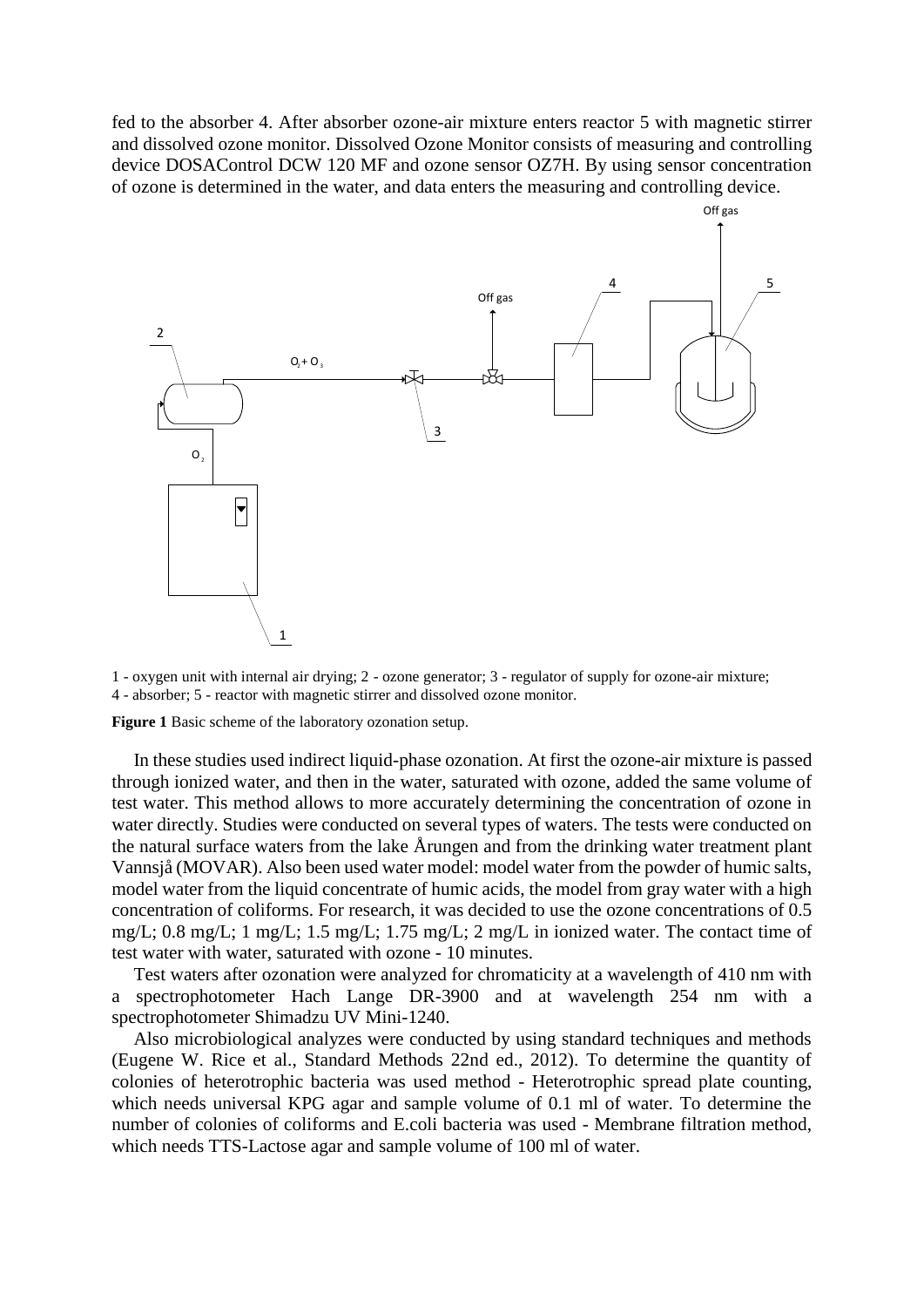# **Results and discussion**

Effect of ozonation on waters with various compositions shows quite different results on the color removal (Figure 2) and on the removal of heterotrophic bacteria and coliforms (Figures 4,5).



1 - lake Årungen; 2 – drinking water treatment plant Vannsjå (MOVAR); 3 - model water from the liquid concentrate of humic acid; 4 – model water from powder of humic salts.

**Figure 2** The dependence of extent removal of color (%) from ozone concentrations (mg/L): a - at wavelength 410 nm; b - at wavelength 254 nm.

For natural surface waters and model water from liquid concentrate of humic acids extent of removal of color of is higher than for the model water from the powder of humic salts. Water from Årungen lake at wavelength 410 nm has extent of removal up to 16-45%, and at wavelength 254 nm – up to 9-31%. Water from drinking water treatment plant Vannsjå (MOVAR) at a wavelength of 410 nm has extent of color removal 8-24% and at wavelength 254 nm – up to 7-21%. Also, model water from liquid concentrate of humic acids has high removal extent: 21-39% at wavelength 410 nm, 11-26% at wavelength 254 nm. The extent of removal of chromaticity for model water from the powder of humic salts is much less than for other test waters. The reason for this may be the chemical nature of the powder of humic salts, which is not natural and not consist of natural humic acids and salts. The degree of color removal for model water from the powder of humic salts is 11-20% at a wavelength of 410 nm, and up to 3.5-10% at a wavelength of 254 nm. Graphic dependence of absorbance from the concentration of ozone is shown in Figure 3.

Also microbiological tests were conducted for determination number of colonies of heterotrophic bacteria in natural surface waters and tests to determine the amount of coliforms and E.coli bacteria in natural surface water from the Årungen lake and in the model water based on gray water. The results of the removal efficiency of heterotrophic bacteria are presented in Figure 4. At the highest ozone concentration of 2 mg / L extent of removal of heterotrophic bacteria in the water of the Årungen lake up to 91-97.3%, and for water treatment plant Vannsjå (MOVAR) - 93.9-97.5%. To achieve 99-100% extent of removal of heterotrophic bacteria can be used higher ozone concentration up to 3-5 mg/L.

During the research it was noticed that in all Petri dishes over time the number of colonies of bacteria growing. So, it was decided to conduct counting three times - after 3 days, after 7 days and after 10 days. Increasing of the number of bacteria can be explained by the fact that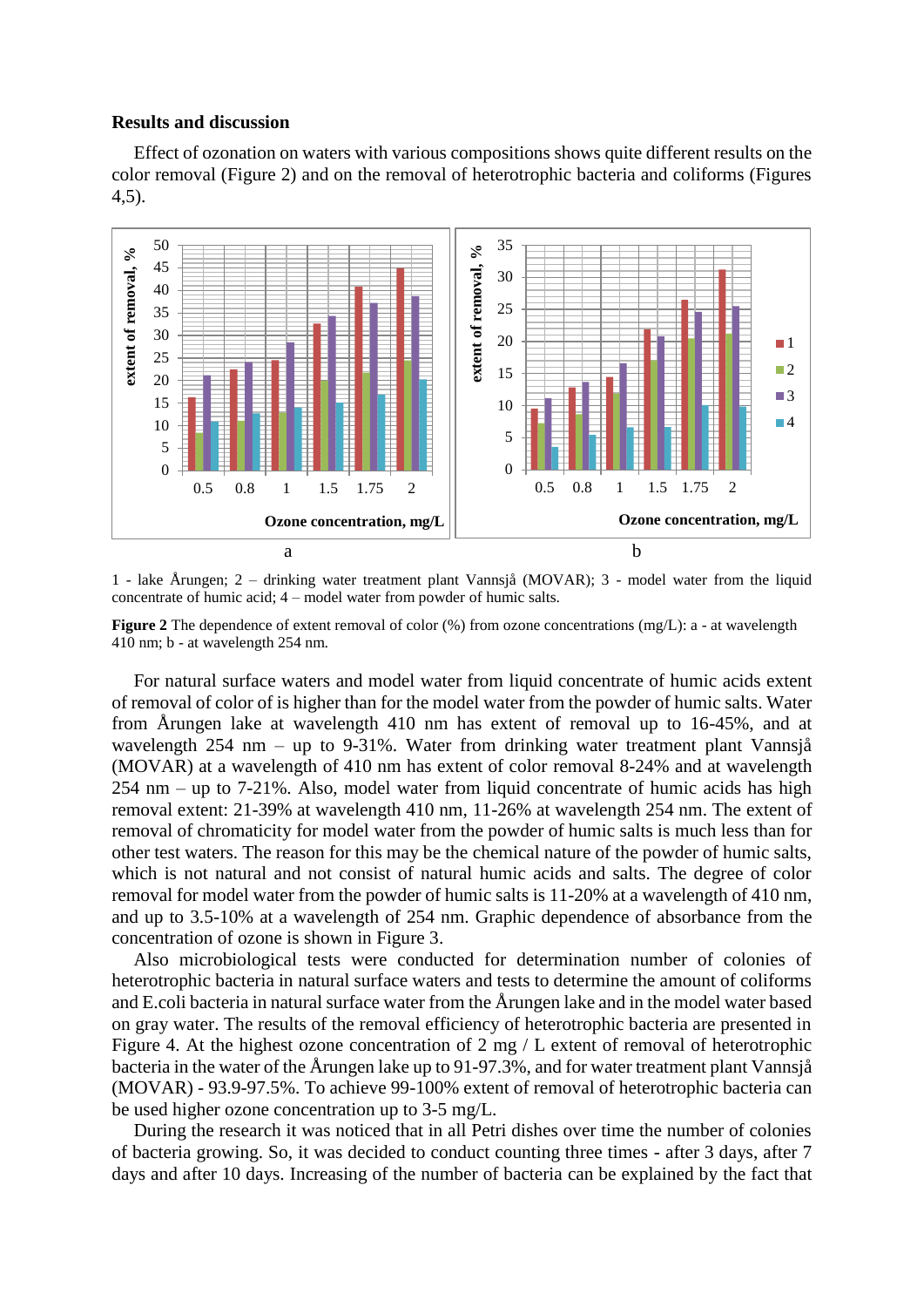all the different types of bacteria have different levels of survival after exposure of ozone. Some species of bacteria need time to grow under normal conditions (7-14 days).



1 – Årungen lake; 2 – drinking water treatment plant Vannsjå (MOVAR); 3 - model water from the liquid concentrate of humic acids; 4 – model water from powder of humic salts.

**Figure 3** The dependence of absorbance from the ozone concentrations (mg/L): a - at wavelength 410 nm; b - at wavelength 254 nm.



**Figure 4** Dynamics of change the number of colonies of heterotrophic bacteria from ozone concentration (mg/L) for 3, 7 and 10 days: a - drinking water treatment plant Vannsjå (MOVAR); b - lake Årungen.

Figure 5 shows how the numbers of coliforms in the natural and model waters are dependent on the concentration of ozone. For the model water based on gray water the extent of removal is 89.2% and for the surface water from lake Årungen – up to 90.7% for ozone concentration of 2 mg/L.

The method that was used to determine coliforms – membrane filtration – not quite suitable for the analysis of water, which contains a large amount E.coli bacteria or coliforms. Therefore, this method may be inaccurate, since because of large amount of coliforms it is hard to count the number of colonies. This method is suitable for water, which contain small amounts of coliforms.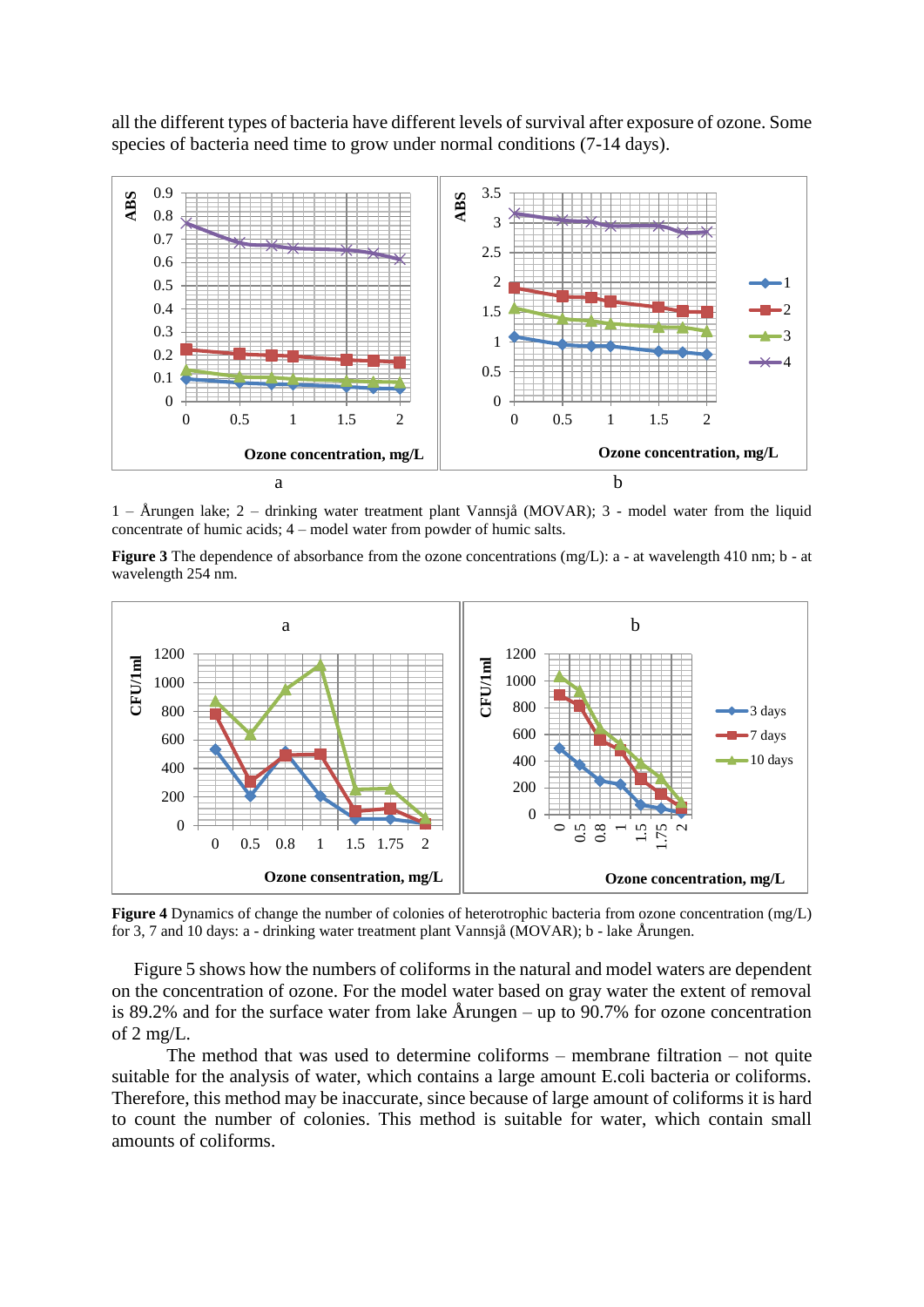

**Figure 5** Dynamics of change the number of colonies of coliforms from ozone concentration (mg/L): a – model water based on gray water;  $b - \text{ lake Årungen.}$ 

During the experiments, it was also observed that during ozonation – test water contacts with ionized water, which saturated with ozone - ozone concentration after 3-4 minutes of contact quickly drops to 0.02-0.03 mg/L of ozone (Figure 6). Drop in the concentration for all types of waters can be explained by the fact that ozone is consumed very quickly by reaction with natural organic matter, humic acids, bacteria etc.



1 - ionized water; 2 - lake Årungen; 3 – drinking water treatment plant Vannsjå (MOVAR); 4 – model water from liquid concentrate of humic acids; 5 – model water from powder of humic salts; 6 - model water based on gray water.

**Figure 6** Dynamics of change of ozone concentration over time (for the initial ozone concentration of 2 mg/L).

Ozone concentrations, which were used in the studies are quite low due to the dilution. Therefore, further research is necessary to use higher doses of ozone to confirm the results of this study.